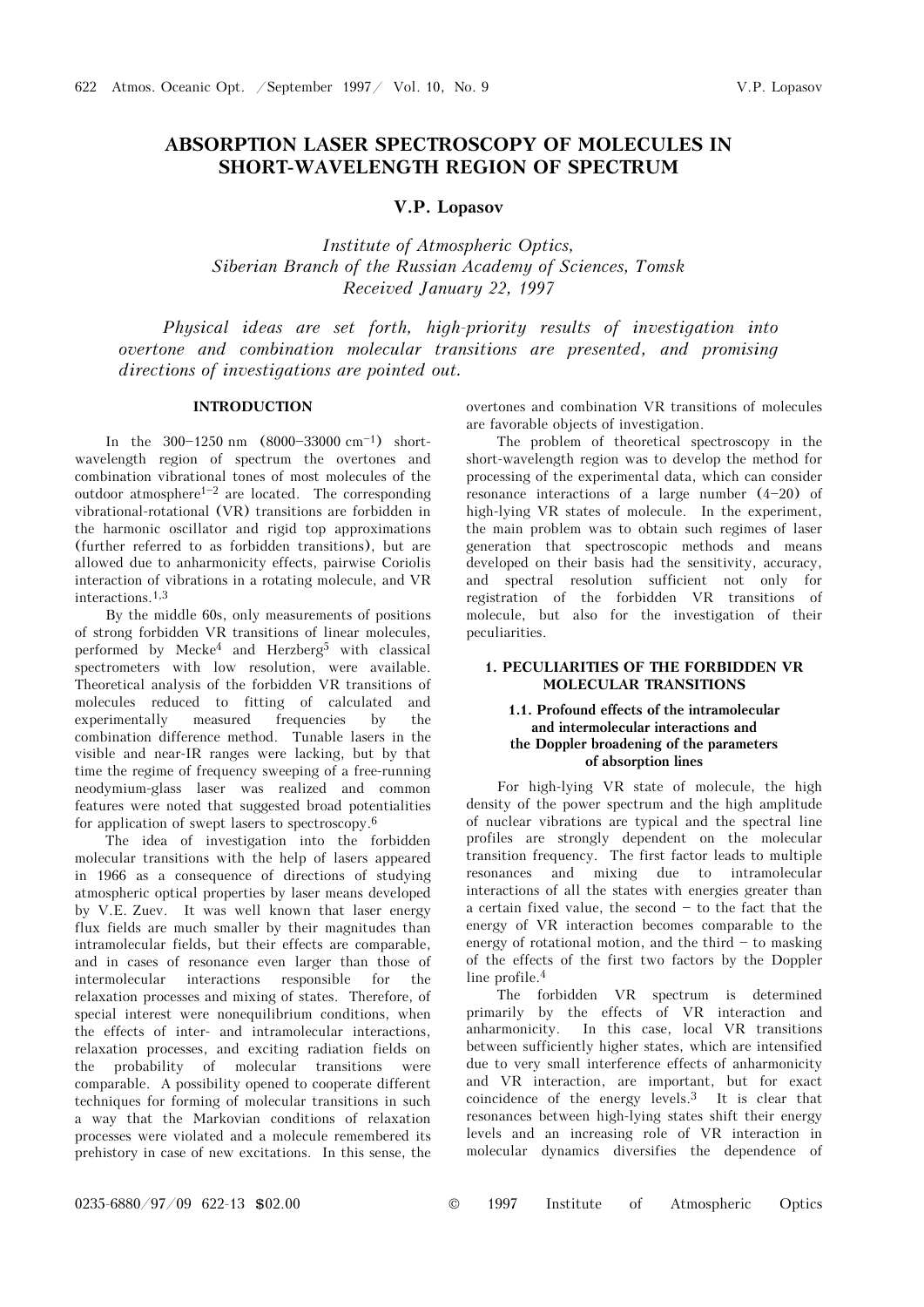broadening and shift of the individual line centers on the pressure, temperature, and external field.

Of special interest are spectroscopic investigations into nonequilibrium conditions, when the frequency of elastic molecular collisions exceeds Doppler's line width  $v'_{col} \ge D_d$  and these collisions change the velocity of radiative molecule, decreasing the linewidth with the increase of its intensity at the center due to the Dike effect.7 Because in the strong field the spectral and polarization inhomogeneities of a medium are manifested under nonequilibrium conditions, in addition to the Dike mechanism, other factors may take part in the formation of the line profile, in particular, relation between momenta of mass centers of interacting molecules, oscillator phase discontinuity on the transition, and effects considering the correlation between the width, shift, and intensity of the transition components, called phase effects.8 For frequency of elastic and inelastic collisions  $v'_{col} \ge D_d$  and Stark's splitting of transition levels by  $\Delta$ , which does not exceed  $1/T_{\text{col}}$ , the collisions may be remained in phase memory in the form of superposition of certain stationary states formed in the interaction process. Field-induced phase memory contributed to the spectral exchange between the transition components, $8,9$  and the registered line profile depends on polarization of radiation<sup>10</sup> interacting with the molecule on the length of free path and reading the information about the result of intermolecular interaction.

External field may intensify the Dike effect,  $11$  that is, play the same role as the increase of the elastic collision frequency. From the physical consideration, it is clear that the Dike effect in the short-wavelength region of spectrum should be less pronounced than the oscillator phase discontinuity on the transition and orientation of molecule in the process of collisions. Possible manifestation of other effects of intermolecular interaction through the forbidden VR-transition line profiles, especially in the external fields, depends on many factors and calls for special experimental and theoretical investigations.

### **1.2. Strong manifestation of Stark's and Zeeman's effects**

The structure of VR transitions of molecules may be caused by intramolecular interactions and electric (*E*) and magnetic (*H*) fields of external sources. The forbidden molecular transitions possess weak forces of the oscillators. Here, the role of the effects connected with variations of the level population is insignificant; the level shift and splitting are of great importance. An external electrostatic field affects electron motion in the molecule (Stark's effect), breaking its symmetry about the inversion at the mass center, and depends quadratically on the field strength. The linear Stark effect is manifested only when the external field strength is sufficient for noticeable changes of molecular eigenstates existing without the field.<sup>12</sup> The magnitude of the Stark quadratic effect is inversely proportional to the level spacing and hence is increased with the decrease of the rotational state of molecule *J*.

The reason for the Zeeman splitting of the energy levels is that the magnetic molecular moments **l** may be oriented in different ways with respect to the external magnetic field.1 Additional energy of molecules with nonzero magnetic moments in the magnetic field *H* depends on the magnitude of its projection onto the  $\mathbf{M}_z$  component of the field. There are  $g_j = 2J + 1$  different projections  $J_z$  of the mechanical moment  $J$ . Multiplicity of spatial Multiplicity of spatial degradation of the rotational level of molecule  $q_i$ determines the number of sublevels in the magnetic field and hence the maximum depth of the potential reservoir for the molecular momentum.

Contributions to the additional energy give the linear and quadratic Zeeman effects, that is, the interaction of orbital electron current of molecule with the external field (Zeeman's energy) and magnetic flux engendered by the induced current (diamagnetic or potential magnetic energy).12 The diamagnetic energy is proportional to the mean area occupied by the electron density and hence the importance of the quadratic Zeeman effect is increased for high-lying electron, VR, and rotational states of molecule.

## **1.3. Strong manifestation of molecular polarizability in the external field**

The molecule polarizability in the external electric field comprises static (electron and atomic) and orientational ones.12 The orientational polarizability is connected with the change of molecular rotation and its contribution  $D_{\text{rot}}$  to the total polarizability of a polar<br>molecule exceeds  $\Delta E_{ii}/B_e \approx 1000$  times the  $\Delta E_{ij}/B_e \approx 1000$ contribution from the perturbation of electron motion. Here,  $\Delta E_{ii}$  and  $B_e$  are the difference of electron level energies and the rotational constant of the molecule, respectively. However, after an averaging over the orientations it becomes clear that the resulting value  $\langle D_{\text{rot}} \rangle$  remains nonzero only for the molecules with zero moments.12 Hence, the effect of orientation of molecules in the lowest state  $|J = 0$ ,  $M = 0$  in external electric field reaches its maximum.

In the linearly polarized optical field, whose intensity satisfies the condition  $I \geq cB_e/\pi(\alpha_{||} - \alpha_{||})$ , where  $\alpha_{\parallel}$  and  $\alpha_{\perp}$  are the longitudinal and transverse polarizabilities of the molecule, the rotating molecule is oriented in the plane perpendicular to the direction of the field  $E$ . In this case, rotational levels<sup>13</sup> are rearranged, spacings between them are increased, and the rotational relaxation cross sections are decreased. Spatial orientation of molecules induced by the resonant light is related in Ref. 14 with the sharp increase of the static gas polarizability and depends on the exciting radiation frequency detuning from the optical transition. In Ref. 15, the mechanism of induced orientation of molecules in the resonance field is associated with collisions and is explained by different relaxation rates of polarization moments of working transition levels.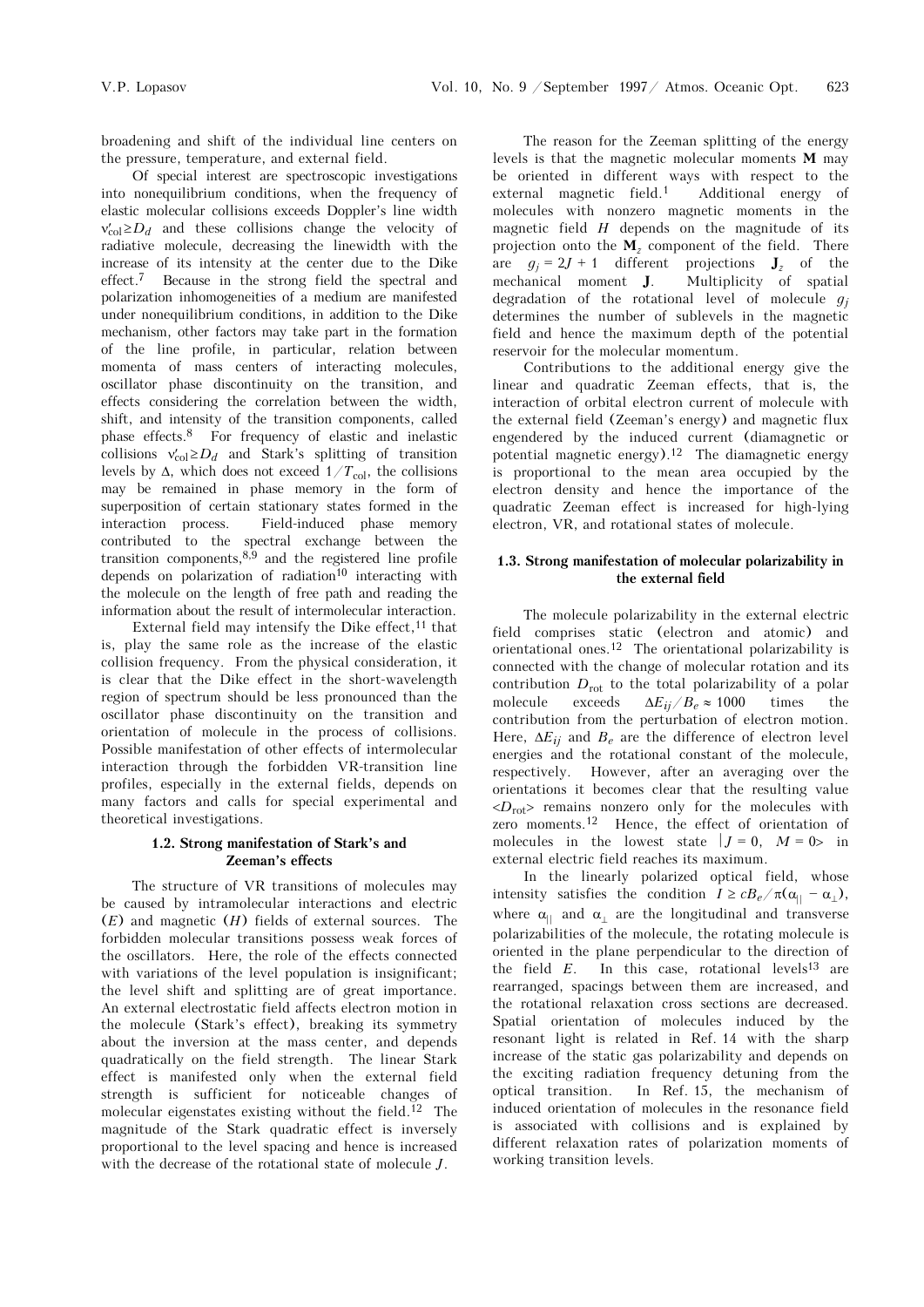In Ref. 16, it was established that nonlinear polarization of molecules caused by the Stark quadratic effect and the effect of change of the level population difference on the nonresonant polarization may reach large magnitudes. This nonlinear polarization is especially great for weak lines when the difference of tensors of the Stark level shifts  $|\delta_i - \delta_j|$  is comparable to the polarizability of the resonant transition  $|D_{ij}|^2/\gamma_{ij}$  h or when the difference between the Stark shifts of working levels is comparable to the frequency difference of the exciting radiation (biharmonic); here,  $D_{ii}$  and  $\gamma_{ii}$  are the dipole moment of the molecular transition and width of the molecular line, respectively.

Optical biharmonic propagating through the medium induces not only polarization waves of the order  $n = 0$  at frequencies  $\omega_1$  and  $\omega_2$  but also the polarization waves of the order *n* at frequencies  $\omega_j = \omega_1 \pm n\delta$  and  $\omega_i = \omega_2 \pm n\delta$ , where  $\delta = (\omega_1 - \omega_2)/2$ (see Ref. 16), in the molecular medium. The polarization waves of the order  $n = 1$  in the molecular medium engender a number of coherent and nonlinear effects.

Based on some of these effects caused by molecular and induced polarization resonances at the difference biharmonic frequency  $\delta = (\omega_1 - \omega_2)/2$ , new directions of molecular spectroscopy were developed, in particular, coherent active Raman spectroscopy (CARS) methods17 and amplitude-phase modulation spectroscopy methods.18 By contrast, effects of the Stark bistability and of the Stark phase advance of the AS-signal that are manifested when the frequency difference goes through the VR-transition,  $^{16}$  of parametric wave interaction,20 and of vortex combination phenomena21 are developed only weakly.

To produce effects of the last type, several resonances of the biharmonic polarization waves of the order  $n = 1$  with molecules of the medium are necessary. These effects are characterized not only by the probability of filling of any level (basic mechanism for the working levels of the long-wavelength region), but also by multipole moments of higher rank.22 They are sensitive to field-induced shifts of the working levels, their splitting into magnetic sublevels, and relaxation in the system of magnetic sublevels, as well as to natural and induced molecular anisotrophy and to the vector character of radiation and its polarization state. Hence, it is precisely these effects that may be manifested on the forbidden VR transitions, keep the phase memory in the form of superposition of nondegenerate magnetic sublevels, and transform the registered profiles of molecular lines.

Moreover, because the effects of centrifugal distortion of the molecular level structure depends on the even number (four, six, eight, and so on) of rotational disturbances,<sup>13</sup> the possibility of activation of individual forbidden VR transitions through resonance parametric molecular interactions of the order 2*n* with the field of the optical biharmonic must not be ruled out. In this case, the probability of internal transitions of the quantum system may be increased by external field.23

### **2. RESULTS OF INVESTIGATIONS**

#### **2.1. Spectrum of the atmosphere**

The intensity of the forbidden VR absorption bands of a molecule is by  $5-6$  orders of magnitude weaker than the fundamental VR bands located in the IR region. With classical absorption spectrometers, such weak bands could be recorded with high spectral resolution  $(≤ 1 nm)$  only for long atmospheric paths. Therefore, pioneer experimental results of investigations are compiled in atlases of solar spectrum<sup>24-26</sup> and absorption spectrum of the atmosphere measured with an intracavity laser spectrometer $27$  (ICLS). Most lines in these atlases were attributed to the water molecule absorption spectrum.

The bank of spectroscopic atmospheric data created in the 70s encompassed only the fundamental VR transitions of molecules in the near-IR region. By now, the automated data bank capable of storage, search, sampling, and calculation of various spectroscopic molecular characteristics has been created.28 It also encompasses the short-wavelength region.

#### **2.2. Spectroscopy of intramolecular interactions**

First mass measurements of the water molecule absorption spectrum in the short-wavelength region of spectrum were carried out with an optoacoustic laser spectrometer (OALS) with resolution of  $5.10^{-4}$  cm<sup>-1</sup> and sensitivity of  $10^{-9}$  W/cm. The totality of 282  $H<sub>2</sub>O$  absorption lines was detected in the 16500-16900 cm<sup> $-1$ </sup> spectral range<sup>1</sup> (Fig. 1).

To identify and to analyze theoretically the recorded spectrum, the effective rotation matrix with superposition of higher vibrational states (401), (321), (500), and (420) was constructed. The vibrational, centrifugal, and resonance constants were then determined by minimization of the functional comprising experimental and theoretical energies of the VR levels of higher vibrational states and the number of the sough-after parameters and working levels of the molecule. In this case, 223 from 282 lines were identified; in so doing, the VR energy levels for the first three of the above-indicated vibrational states were determined up to  $J = 7-9$ .

The broadband ICLS and the narrow-band OALS were capable of recording further several tens of new bands and several thousands of absorption lines of H<sub>2</sub>O, HDO, and D<sub>2</sub>O in the 8000-12000 and 16500-16900 cm<sup> $-1$ </sup> regions.<sup>31-33</sup> A theoretical analysis of asymmetric molecular spectra was made to interpret the recorded spectra and to determine the energy levels and the rotational, centrifugal, and resonance constants of higher vibrational states, including (230), (032), and (041) of H<sub>2</sub>O, (030), (130), and (031) of D<sub>2</sub>O, and (050), (051), and (005) of HDO.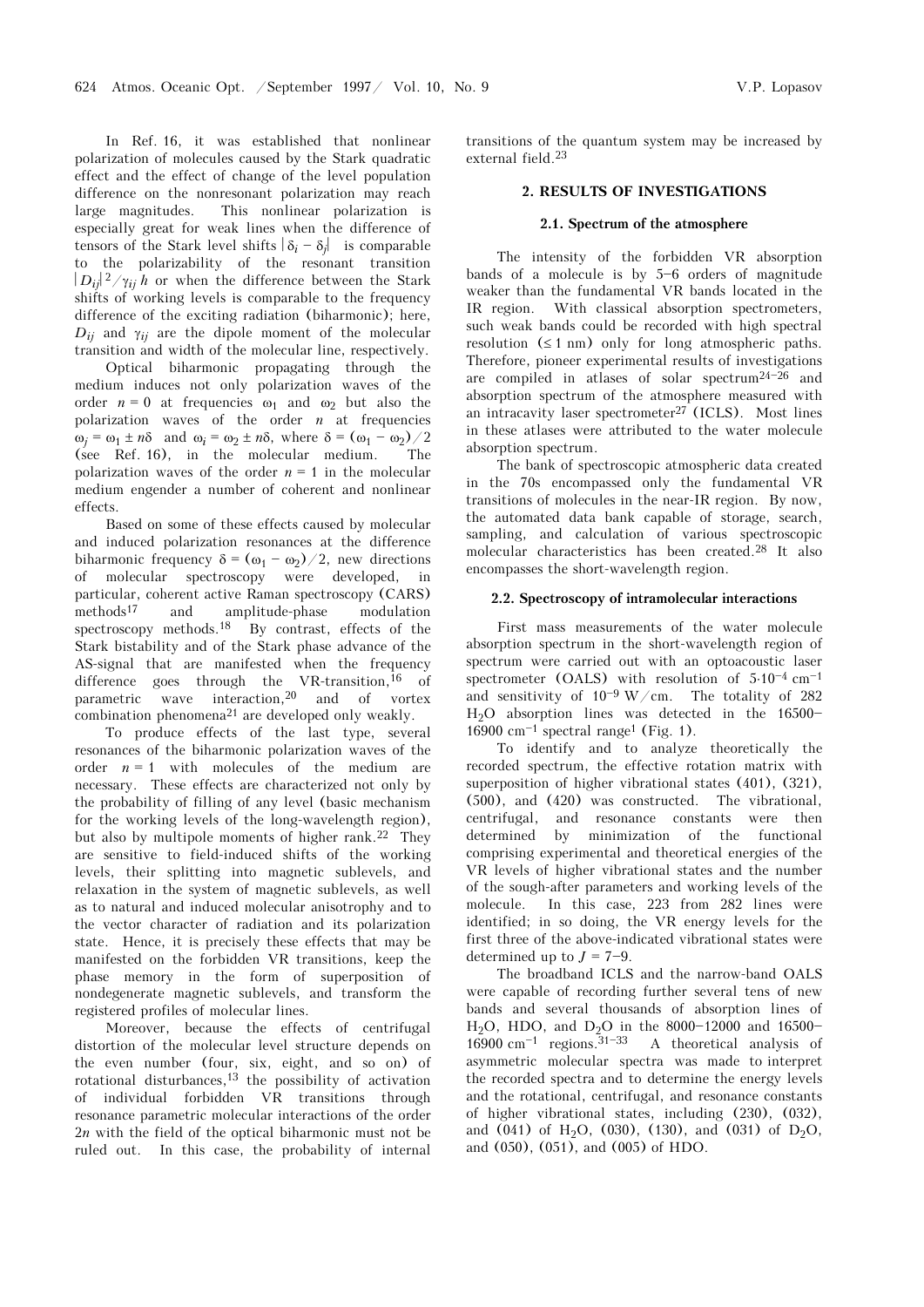

*FIG. 1. Water molecule absorption spectrum.* 

Systematic mixing of states formally belonging to different polyads due to intramolecular interactions was revealed and disturbances of their energy distribution were explained. Results of theoretical solutions to the inverse spectroscopic problems were generalized in Ref. 34 along with techniques for interpreting the forbidden VR spectra of the water molecule and its isotopes.

Absolute values of intensities of some water molecule absorption lines were determined by calibration of the OALS and ICLS by way of comparison of the parameters of individual lines measured with these spectrometers and with laser spectrometer under identical conditions.

Combined experimental and theoretical investigations into the forbidden VR transitions of the H2O molecule revealed the manifestation of bendingrotational interaction in this molecule.35 This effect consists in mutual disturbances of higher VR states belonging to different resonance polyads. It combines the vibrational states with energies in excess of  $8000 \text{ cm}^{-1}$  in one polyad of interacting states. A local resonance (called the HEL resonance) occurs between higher VR states, which transforms two quanta of valence vibrations into five quanta of bending vibrations. Excitation of soft bending vibration in the water molecule causes the change of the centrifugal constants several hundred times; therefore, their traditional representation in the form of linear and quadratic functions of the vibrational quantum numbers becomes inadequate. Consideration of the HEL resonance in theoretical analysis of the  $H_2O$  absorption spectrum increases the precision of identification of the VR transitions and determination of the molecular constants.

At present the above results are essentially supplemented by measurements of the absorption spectra of  $H_2O$  isotopes and  $H_2S$  molecules at frequencies up to  $25000 \text{ cm}^{-1}$  performed with the Fourier spectrometers in USA and France<sup>36</sup> and with the ICLS in Russia (IAO SB RAS). At the IAO SB RAS, the spectrum was identified by the method of isotopic substitution<sup>37</sup> and thorough description of higher VR state of these molecules was given on the basis of the experimental data on the transitions between low-lying VR states. Herzberg5 started experimental investigations into the absorption spectra of linear molecules in the 30s using a classical spectrometer with lower resolution and sensitivity. These investigations were continued at the IAO SB RAS in the middle 70s. New combination absorption bands of linear molecules  $CO<sub>2</sub>$ ,  $C<sub>2</sub>H<sub>2</sub>$ , and N<sub>2</sub>O were revealed in the  $9190 - 9500$  cm<sup> $-1$ </sup> range<sup>38-39</sup> using the broadband and narrow-band ICLSs. In particular, absorption lines of combination bands  $12^{0}3$  and  $04^{0}3$ possessing large rotational quantum numbers *J* were recorded. The positions of lines of the hot band  $13^{13}-01^{10}$  with *J* up to 44 were first recorded under laboratory conditions. In the  $C_2H_2$  spectrum, the perpendicular band  $12003<sup>1</sup>$  at 407.74 cm<sup>-1</sup> and the lines of the three branches of the band 210011 at  $9366.61$  cm<sup>-1</sup> were first revealed. The intensity of strongest absorption lines  $S_j$  was 10<sup>-6</sup> cm<sup>2</sup>⋅atm. An example of fitting the data obtained with a highly sensitive broadband ICLS and with a narrow-band ICLS having high resolution, both using a Nd-glass lasers,39 is shown in Fig. 2.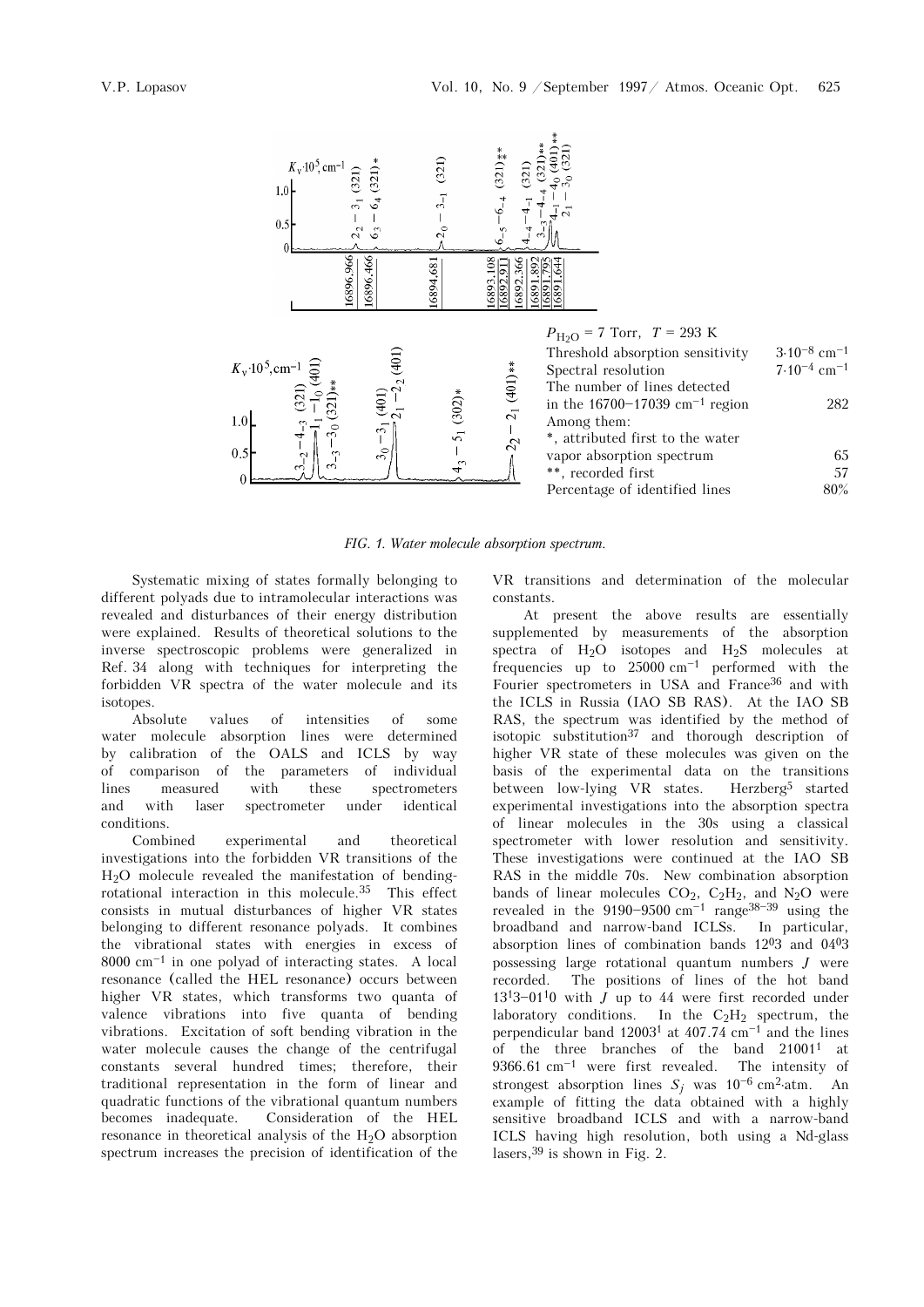

*FIG. 2. Absorption spectrum of*  $C_2H_2$  *molecule recorded with the broadband and narrow-band laser spectrometers*. 39

The width of the emission spectrum of the narrowband laser was less than 2 MHz. A Fabry-Perot interferometer 129 cm long29 was used to measure the emission spectrum width. Rotational structure of the absorption bands of linear molecules is weakly mixed due to intramolecular interactions. For this reason, the recorded absorption spectra of  $CO_2$ ,  $C_2H_2$ , and  $N_2O$ molecules were analyzed with the help of the combination difference method capable of separating between lower and higher states of transitions, determining the rotational, centrifugal, and resonance constants, and estimating the energies of higher vibrational states.

In the last 10 years, the absorption spectra of the water molecule isotopes and molecules of carbon dioxide,  $C_2D_2$ ,  $C_2HD$ ,  $N_2O$ ,  $CH_4$ ,  $C_2H_2$ ,  $NH_3$ ,  $HBr$ , and  $H_2$  were recorded in the  $8000-18000$  cm<sup> $-1$ </sup> range. Many unknown bands were revealed, among them hot absorption bands; some absorption bands are shown in Fig. 3.

The idea of thorough description of higher VR states (up to  $15000 \text{ cm}^{-1}$ ) and spectra of triatomic linear molecules  $CO<sub>2</sub>$  and N<sub>2</sub>O was realized in Ref. 43 based on the experimental data about the transitions between the lower VR states (see Table I).



*FIG. 3. Molecular absorption bands recorded with the* ICLS *in the* 8000-11000 cm<sup>1</sup> *range<sup>40</sup> (hatched regions indicate the bands recorded first).*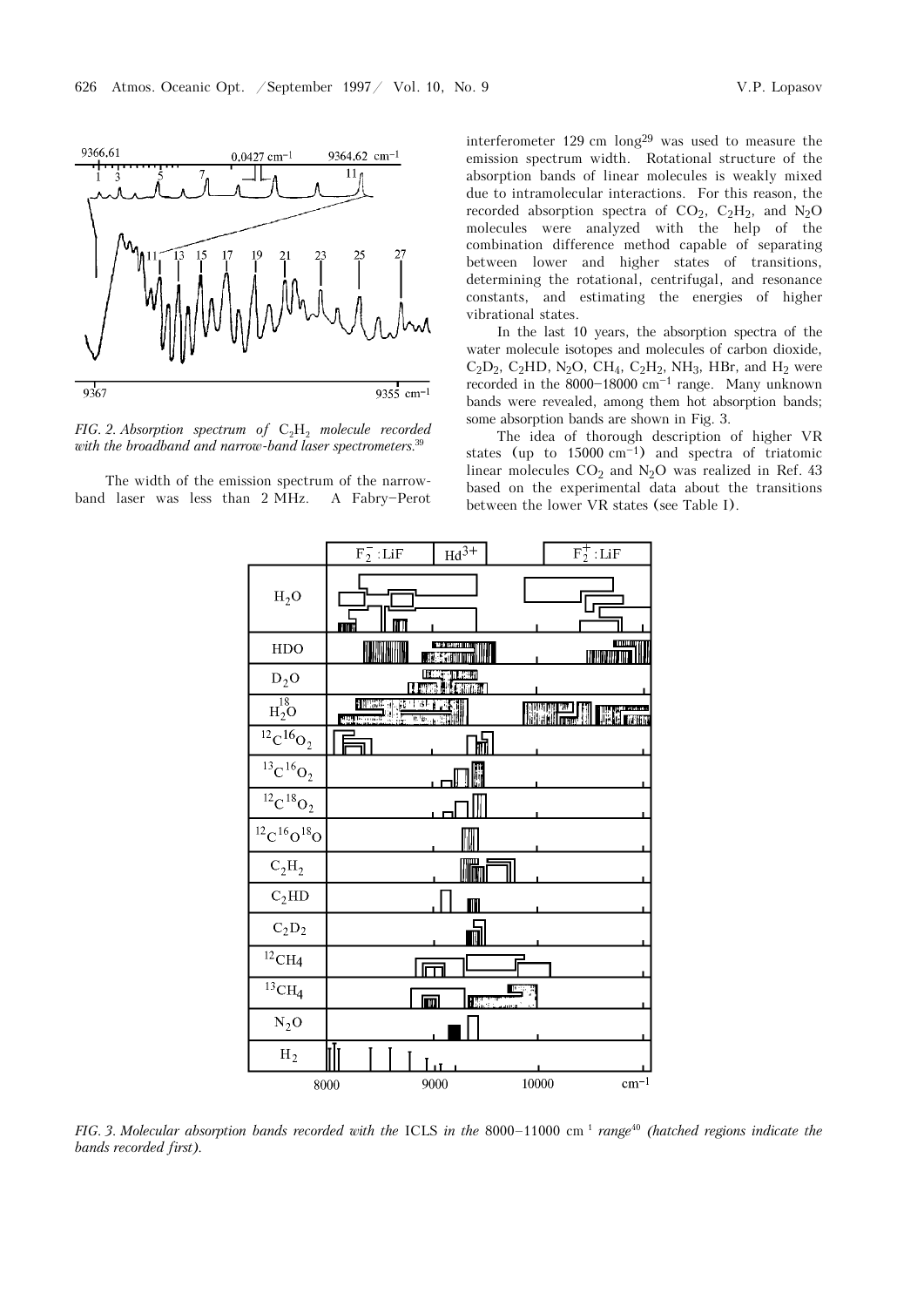*TABLE I. Predicted and experimental (Camparque et al.*<sup>43</sup>) values of the spectroscopic constants  $G_V$  and  $B_V$  of *the* N2O *molecule.* 

| <b>State</b> | $\boldsymbol{G}^{(\rm exp)}$<br>V | $\boldsymbol{G}^{(\text{calc})}$<br>$\mathbf{G}^{\text{(exp)}}$<br>V | $B_{\text{-}}^{\text{(exp)}}$<br>V | $B^{\rm (calc)}$<br>$B_{\tau\tau}^{\rm (exp)}$ –<br>V |
|--------------|-----------------------------------|----------------------------------------------------------------------|------------------------------------|-------------------------------------------------------|
| $00^{04}$    | 8714.117                          | $-0.061$                                                             | 0.40518                            | 0.00000                                               |
| 1203         | 8877.028                          | 0.337                                                                | 0.40800                            | $-0.00001$                                            |
| $20^{0}3$    | 8976.197                          | $-0.004$                                                             | 0.40512                            | $-0.00023$                                            |
| $10^{0}2$ a  | 9219.035                          | 0.323                                                                | 0.40717                            | $-0.00042$                                            |
| $10^{0}$ 2 b | 9294.966                          | $-0.206$                                                             | 0.40618                            | $-0.00066$                                            |
| $60^{0}1$    | 9606.305                          | $-0.623$                                                             | 0.40724                            | $-0.00081$                                            |
| $10^{0}4$    | 9888.579                          | 0.210                                                                | 0.40333                            | $-0.00008$                                            |
| $3003$ a     | 10079.560                         | 0.621                                                                | 0.40616                            | $-0.00013$                                            |
| $3003$ b     | 10163.614                         | $-0.016$                                                             | 0.40369                            | $-0.00040$                                            |
| $50^{02}$    | 10429.117                         | 0.366                                                                | 0.40515                            | $-0.00056$                                            |
| $00^{0.5}$   | 10815.274                         | 0.769                                                                | 0.40424                            | $-0.00052$                                            |
| $01^{04}$    | 10820.113                         | $-0.282$                                                             | 0.40473                            | 0.00061                                               |
| $02^{0.5}$   | 11844.970                         | 1.130                                                                | 0.40378                            | $-0.00004$                                            |
| $10^{0.5}$   | 11964.252                         | 0.573                                                                | 0.40009                            | 0.00018                                               |
| $00^{0}6$    | 12891.153                         | 0.038                                                                | 0.39838                            | $-0.00044$                                            |
| $10^{0}$ 6   | 14009.686                         | 1.709                                                                | 0.39657                            | 0.00005                                               |
| $00^{07}$    | 14931.267                         | 1.116                                                                | 0.39178                            | 0.00013                                               |
|              |                                   |                                                                      |                                    |                                                       |

Note: All quantities are in  $cm<sup>-1</sup>$ .

#### *2.3. Spectroscopy of intermolecular interactions*

Broadening the water molecule line [in the band 000–103 on the transition  $4_{-3} \rightarrow 5_{-4}$  at 694.38 nm] by the N2 pressure was studied using a high-speed highresolution (30 MHz) spectrophotometer with the linearly polarized radiation of a ruby laser.<sup>44</sup> The spectrophotometer also comprised a 30-m multipass cell, which provided path lengths up to 4 km, a DSF-8 spectrograph, a stabilized He-Ne laser, and an array of

the Fabry–Perot interferometers with photographic and photoelectron recording of the temporal radiation spectrum.45 Careful calibration of an electronic channel of the radiation intensity measurement ensured 1 and 2% errors of measuring the transmission for continuous and pulsed radiation, respectively.

It was found that at  $P_{\text{H}_2\text{O}} = 3$  Torr and  $P_{\text{tot}}$  = 20 Torr, the Doppler line profile was transformed into the dispersion one, but without its narrowing due to the Dike effect (Fig. 4).



*FIG. 4. Measurements of the parameters of the water molecule line at* 694.38 nm *in nitrogen under nonequilibrium conditions.* 

The linewidth remained unchanged within the limits of the experimental errors  $(1-2\%)$  until the total pressure increased up to  $P_{\text{tot}} = 50$  Torr with the noticeable decrease (in contrast with the Dike effect) of the absorption coefficient at the line center. The difference between the measured and calculated parameters may be due to neglect of contribution from collisions to the change of projections

 $M_i$  and  $M_j$  of angular momenta  $J_i$  and  $J_j$  of the working transition levels for the theoretical model.

A comparative analysis of measurements of broadening of the water vapor absorption line at 694.38 nm by the pressure of foreign gases performed with laser spectrometer, OALS, and broad-band ICLS (Fig. 5) was made in Ref. 46.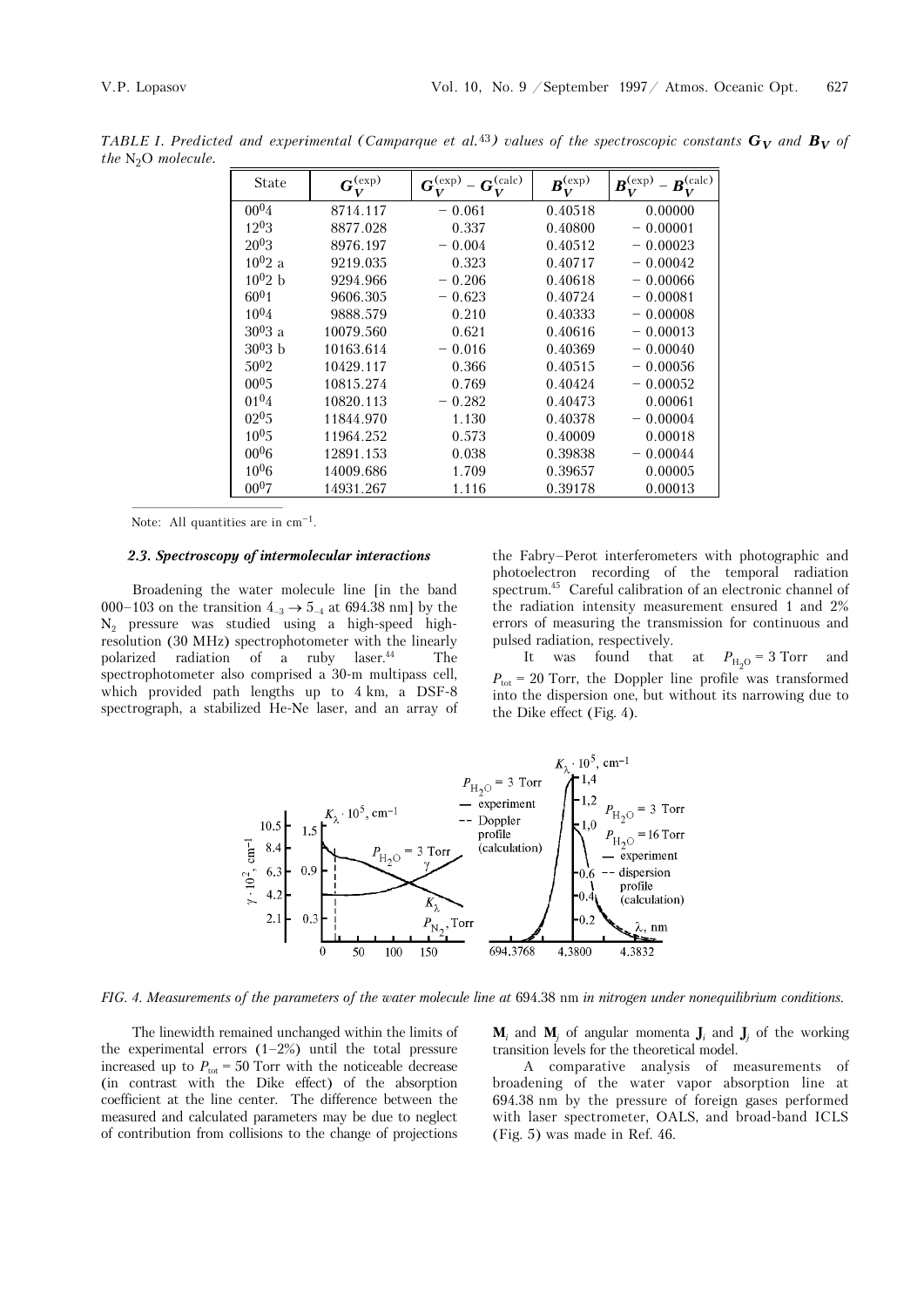



*FIG. 5. Broadening of the water molecule line at* 694.38 nm *by foreign gas pressure measured with different spectrometers.* 

When the pressure  $P$  of  $N_2$ , air, or  $CO_2$  is less than  $P = 760$  Torr, the results of measurements of the coefficients of broadening γ(*p*) agree well. The coefficients of collision broadening of the water molecule absorption line by the pressure of these gases are well correlated with their quadrupole moments, but are somewhat underestimated at pressures  $P \ge 200$  Torr in comparison with lower pressures. This experimental fact can be attributed to statistical redistribution of the parameters characterizing the phase and Dike effects.

The line center shift due to intra– and intermolecular interactions is of not only fundamental, but also applied importance.<sup>47</sup> The  $H_2O$  absorption line center shift at 694.38 nm by the air pressure was recorded with a two–channel OALS on a ruby laser. $48$  As the air pressure increased from 50 to 750 Torr, the 694.38 nm line center shifted toward longer wavelengths with a rate of  $0.76 \pm 0.04$  MHz/Torr. Analogous result was obtained for the water molecule absorption line at 1074.76 nm using a narrow-band ICLS (see Ref. 48). As the air pressure increased to 400 Torr, the 1074.76 nm line center shifted toward longer wavelengths with a rate of  $0.91 \pm 0.06$  MHz/Torr. The experimental and theoretical line shifts were fitted only after consideration of the molecular polarizability not only in the lower, but also in the upper VR states.

Now these investigations are essentially supplemented by measurements of the absorption spectra of H<sub>2</sub>O and H<sub>2</sub>S molecules at frequencies up to 1700 cm<sup>-1</sup> with the use of the Fourier spectrometers. It was revealed that the position of levels depends on the rotational quantum number *J*; theoretical analysis of the pressure-induced line shifts was made for different physical models (private communication from Dr. L.N. Sinitsa, IAO SB RAS).

### **2.4. Spectroscopy of nonlinear interactions**

The OALS can be used to study both linear and nonlinear optical characteristic of gases, because a highly<br>intense optical field can be easily made intense optical field can be easily made

homogeneous along a cell of an opto-acoustic detector. In case of resonance interaction of radiation with gas, its absorptivity depends in a complex way from the radiation intensity and frequency and ratios of the radiation pulse duration to the relaxation times  $T_1$ ,  $T_2$ ,  $t_v$  and  $t_r$  (here,  $T_1$ and  $T_2$  are the longitudinal and transverse relaxation times of the transition and  $t<sub>v</sub>$  and  $t<sub>r</sub>$  are the vibrational and rotational relaxation times).<sup>50</sup> This dependence can be correctly taken into account based on the results of numerical analysis of the signal amplitude of the optoacoustic detector made in Ref. 51.

Nonlinear dependence of the spectral distribution of the absorption coefficient across the line profile at 694.38 nm, corresponding to the degenerate transition  $4$  $3 \rightarrow 5_{-4}$  of the H<sub>2</sub>O molecule band 000  $\rightarrow$  103, on the intensity of the quasimonochromatic  $(0.03 \text{ cm}^{-1})$  laser radiation at different air pressures was observed in Refs. 52–54 using the OALS on a ruby laser (Fig. 6). The quantity  $A(I, \lambda) \sim E_{\text{abs}}/E_0$  specifies the signal recorded under conditions of quasistationary nonlinear absorption  $(T_p = 30-40 \text{ ns})$ .

The effect of absorption saturation at the line center was the greater, the lower was the pressure of the examined medium. However, in this case the line broadening, typical of the saturation effect in monochromatic radiation field, was not observed. The tendency for a line narrowing in a strong field was also revealed in the experiment; the difference between the calculated and measured linewidths reached  $0.3\gamma_0$ ( $\gamma_0$  = 0.15 cm<sup>-1</sup>), which goes far beyond the limits of measurement errors. The saturation parameter  $E_s$ The saturation parameter  $E_s$ , estimated from the dependence of  $A(I, \lambda)$  in the absorption line center by the technique reported in Ref. 55 at the air pressure  $P = 270$  Torr, was  $(3.2 \pm 0.5)$  J/cm<sup>2</sup>. This value is by an order of magnitude greater than the saturation parameter calculated from the dipole moment.

Table II lists the physical mechanisms that explain the narrowing of the water molecule collision line at 634.38 nm in a strong field. Estimates of the orders of magnitudes show that at  $I = 35 \text{ MW/cm}^2$  and  $P_{\text{tot}} = 300$  Torr the times required for mutual orientation of the H<sub>2</sub>O, N<sub>2</sub>, and O<sub>2</sub> molecules and changing of the contribution from elastic collisions to the line broadening is quite comparable to the mean free time of the molecules  $\tau_{\text{free}} = 10^{-10}$  s. The conditions of the experiment also suggest the contribution from multiphoton processes on degenerate transition to the linewidth.

Moreover, high sensitivity of the forbidden VR molecular transitions to the molecular polarizability in the external field is also manifested across the linewidth. This is indicated by the measurements of nonlinear absorption at the same line performed in Refs. 53 and 54 for binary mixtures  $H_2O - air$ ,  $H_2O N_2$ , and  $H_2O$  – Ar using differently polarized high– power exciting radiation with a two–channel OALS (Fig. 7).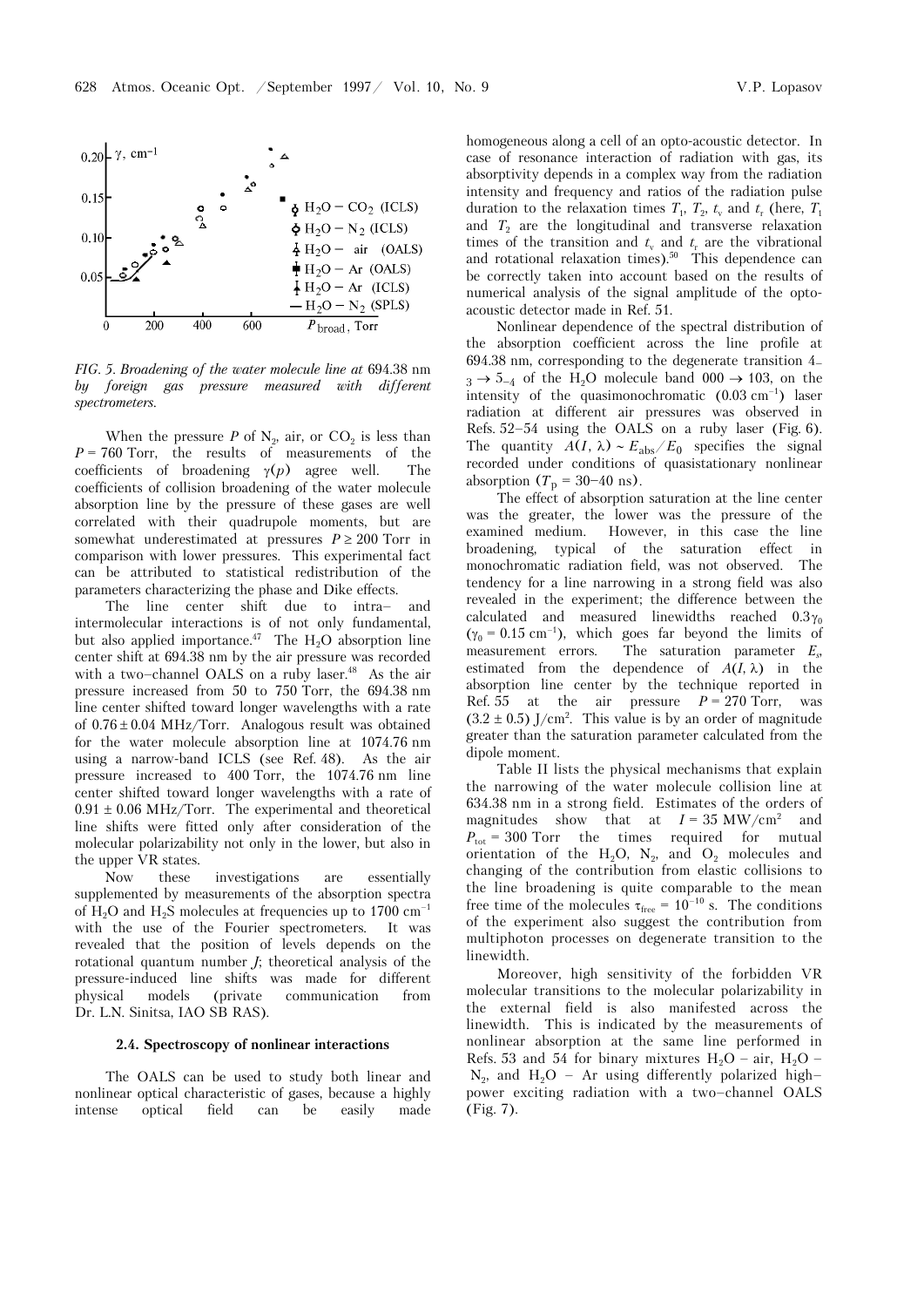line at  $694.38$  nm  $A^{\text{max}}(I)$ , rel. units<sup>\*</sup>  $(\pm 10^{-2} \text{ cm}^{-1})$ gas MW/cm  $\gamma$  meas,  $cm^{-1}$  $_{\rm Torr}$ **Buffer**  $P$  $\mathbf{a}$  $A(\lambda, I)$ , rel. units  $\frac{6.5}{5.1}$ 750  $5 ± 0.5$  $0.20$  $35 + 3.5$  $0.21$ 15  $\frac{9.5}{8.5}$ <br>7.6  $3\pm0.3$ <br>8.5 $\pm0.8$ 500  $0.16$  $(4\pm0.4)$  MW/cm  $\begin{array}{c} 0.17 \\ 0.17 \end{array}$ Air  $25 + 2.5$ 270 10.7  $5 + 0.5$  $0.11$  $35 + 3.5$ 6.0  $0.10$  $\mathbf{1}$ 470  $6\pm0.6$ 6.5  $0.14$  $23 + 2.3$ 5,5  $0.13$ Nitrogen 300  $\overline{\mathbf{8.0}}$  $4\pm0.4$  $0.11$  $24 + 2.4$ 5.6  $0.10$ 470  $4 + 0.4$  $6.8$ <br>5.8  $0.09$  $20{\pm}0.2$  $0.11$ Argon 300  $4 + 0.4$ 12.2  $0.06$  $21 + 2.1$ 7.0  $0.08$  $0.02$  $\rm 0.01$  $0.03$  $\Delta\lambda$ , nm

Dependence of the parameters describing the line profile  $A(\lambda, I)$  on the radiation intensity for the  $H_2O$  absorption

\*Error in measuring *A*max, in relative units, does not exceed 5%. \*\*By  $\gamma_{\text{meas}}$ , the total width of the distribution  $A(\Delta\lambda)$  at 0.5  $A^{\text{max}}$  is meant.

*FIG. 6. Nonlinear absorption in the water molecule line at 694.38 nm <i>in nitrogen*<sup>53</sup> at  $P_{\text{tot}} = 300$  Torr.

*TABLE II. Physical factors leading to the narrowing of the collision profile of absorption line.*

| Mechanism                                                                                                      | Conditions of realization, characteristic<br>parameters                                                                              | Value of the parameter at<br>$I = 35$ MW/cm <sup>2</sup> , $P_{\text{tot}} = 300$ Torr |  |
|----------------------------------------------------------------------------------------------------------------|--------------------------------------------------------------------------------------------------------------------------------------|----------------------------------------------------------------------------------------|--|
| 1. Change of the molecular interaction<br>cross section due to orientation of<br>molecules in a strong field.  | $\tau_{\text{or}}$ $\approx N \overline{\sigma} \overline{v} \sqrt{\frac{(\alpha_{\parallel} - \alpha_{\perp}) E_l^2}{M a_0^2}} < 1$ | $0.1 - 1$                                                                              |  |
| 2. Intensification of the Dike effect. <sup>11</sup>                                                           | $\gamma_{12}/k \overline{v} \leq 1$                                                                                                  |                                                                                        |  |
| 3. Nonmonochromaticity of radiation and<br>multiphoton processes.                                              | $V_{iJ}/\delta\omega_l \ge 1$<br>$\delta\omega_l/\gamma_{12} \ge 1$                                                                  |                                                                                        |  |
| 4. Change of the transition cross section<br>due to redistribution of the rotator<br>levels in a strong field. | $\frac{\left(\alpha_\  - \alpha_\perp\right)\,E_\perp^2}{chB_E}$                                                                     | $10^{-3} - 10^{-4}$                                                                    |  |
| 5. Elimination of phase discontinuity in a<br>strong field. <sup>9</sup>                                       | $\frac{\gamma_{12}}{\gamma_{iJ}} \frac{V_{\text{col}}}{T_{\text{col}}} \geq 1$                                                       | 0.5<br>$10^{-2}$                                                                       |  |



*FIG. 7. Spectral dependence*<sup>54</sup> *of the energy of linearly (a) and circularly (b) polarized ruby-laser radiation absorption in the line at* 694.38 nm:  $\bullet$ , *I* = 5 MW/cm; **o**, *I* = 35 MW/cm.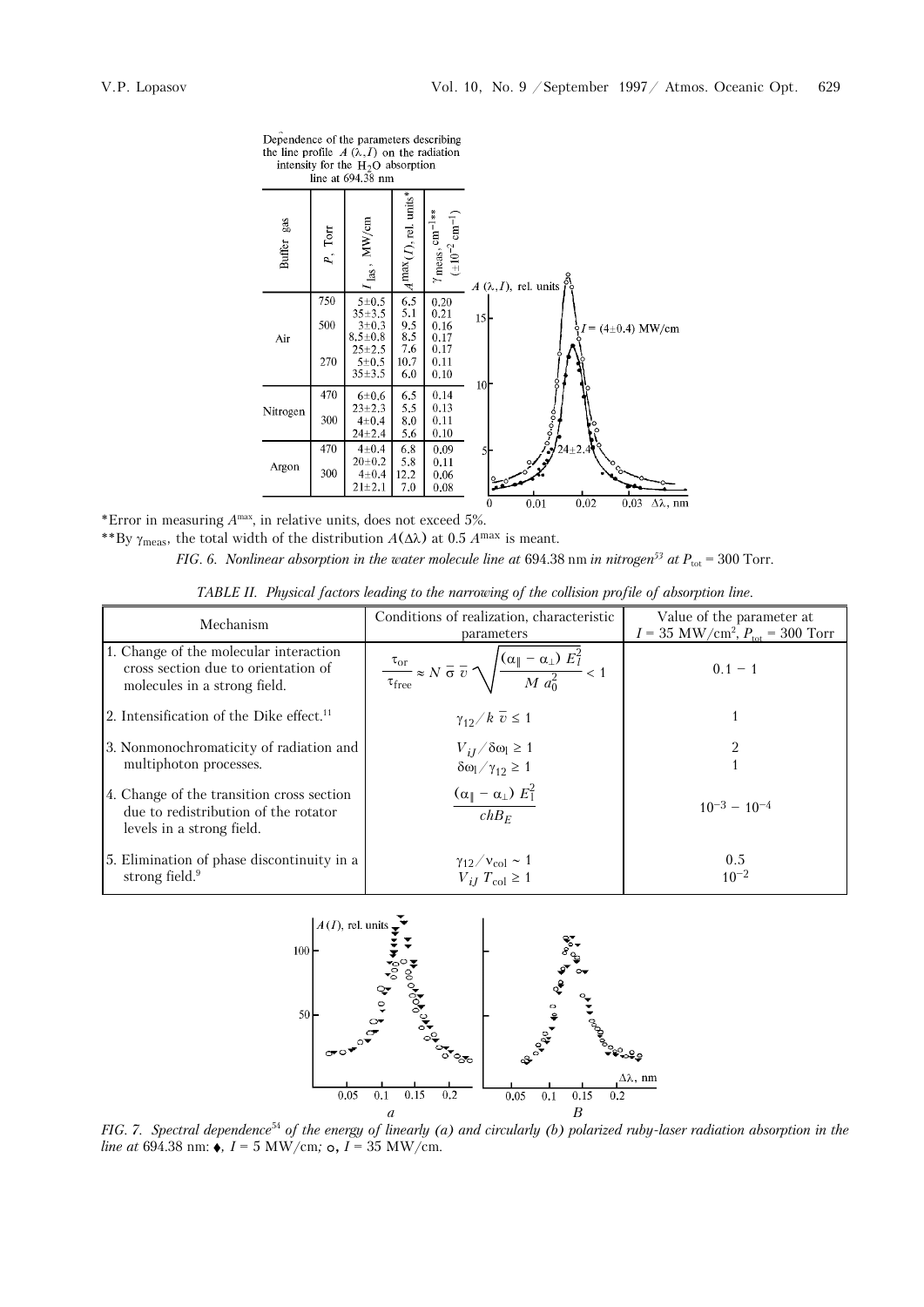The absorption at the line center remained unchanged as the intensity of the exciting circularly polarized radiation increased from 5 to 35 MW/cm<sup>2</sup>, whereas the results of the previous experiment were confirmed for the linearly polarized exciting radiation. In the mixture of  $H<sub>2</sub>O$  with Ar, whose atoms have no permanent electric moments, the saturation of absorption at the line center was revealed along with the line broadening, as it was the case when we considered the saturation on the VR transition.

### **2.5. Qualitatively new results**

The first high-speed laser spectrometer on a ruby laser with thermal and electrooptical tuning of the wavelength generated by the laser and a multipass gas cell with the optical White system capable of obtaining path lengths up to 300 m when mirrors were spaced at 5.5 m was put into operation in 1970. The tuning frequency step was limited from below by the intermode spacing and from above  $-$  by the width of uniform gain of an active medium. In the nonstationary regime of operation, the laser generated biharmonic, that is, two sets of frequencies ∼ 300 MHz wide spaced at ∼ 300 MHz with the intensities that differ ten times.

With this laser spectrophotometer, 8 new unstable absorption lines were revealed and the H2O absorption line at 694.38 nm. The repetition frequency of double spikes of a laser pulse was 5 MHz and the spectrum width of the linearly polarized radiation was 300 MHz (Fig. 8, block diagram of the spectrophotometer is shown at the upper right of the figure).



*FIG. 8. Spectrum of unknown lines of the atmospheric water vapor measured with a high-speed spectrometer with biharmonic ruby-laser radiation.*

The absorption coefficient of molecular medium  $(P_{H_2O} = 16.35$  Torr,  $P_{air} = 740$  Torr, and  $T = 300$  K) was estimated from the attenuation of a stronger component of the biharmonic with the error 8–10 % (see Ref. 56). The width of the unstable lines was two times less than the width of the collisional line and the profile of the line at 694.38 nm was deformed: the line center was shifted toward longer wavelengths, the linewidth was halved, and the absorption at the line center doubled in comparison with the data of Ref. 57. Later these absorption lines of the  $H_2O$ molecule were not recorded with a quasimonochromatic OALS, broadband ICLS, and narrow-band spectrophotometer.

I put forward a hypothesis $31$  that the unstable absorption lines in the region of generation of a ruby laser

under conditions close to the atmospheric ones are caused by a nonlinear parametric (multifrequency) resonance between extremely weak forbidden VR transitions of the H2O molecule (their existence was pointed out by Dr. O.K. Voitsekhovskaya from the Tomsk State University in private communication) and optical biharmonic spaced at about 300 MHz, whose carrier frequency is tuned with a rate of  $10^3$  MHz/ $\mu$ s. A salient feature of this resonance is that the transition probability depends not only on the amplitude, polarization, and frequency of the radiation components, but also on their initial phase difference.<sup>58</sup> The multifrequency resonance intensifies the extremely weak absorption lines of the H2O molecule under atmospheric conditions, redistributing the energy of its interaction with the biharmonic over the spectrum and direction and increasing the probability of the VR transition  $4_{-3} \rightarrow 5_{-4}$ of the band  $000-103$  of the H<sub>2</sub>O molecule through the amplification of the Dike effect. That is, the biharmonic field intensifies the contribution from weak intramolecular interactions and elastic collisions to the molecular transition probability.

This hypothesis was formulated as a consequence of measuring the absorption by  $H_2O$  molecules in the line at 694.38 nm using the broadband ICLSs with long cavities  $(L = 10 \text{ m}, \text{intermode spacing was } 15 \text{ MHz})$  and dynamic Stark cells inserted in semiconfocal half-meter cavities of ruby lasers (spacing of transverse modes was several units of MHz). The electric field amplitude on the capacitor plates of the second ICLS was varied from 50 to 300 V/cm and its frequency was changed from 1 to 20 MHz, which was typical of the repetition frequency of spikes generated by the free-running laser<sup>56</sup> and intermode spacing of the semiconfocal laser cavity.<sup>59</sup>

In the first case, a signal with narrow spectrum detuned toward longer wavelengths from the absorption line center was generated in the dip of the ruby laser radiation caused by the  $\rm H_{2}O$  absorption line at  $694.38$  nm (Fig. 9, block diagram of the ICLS is shown to the right; these results are unpublished). In the second case, it was revealed<sup>59</sup> that the depth  $I(0)$  and the width  $\gamma_{\text{dip}}$  of the dip are the functions of the frequency  $\Omega$  (Fig. 10, block diagram of the ICLS is shown to the right).



*FIG. 9. Signal with a narrow spectrum generated in the dip of broadband ruby-laser radiation formed due to the water molecule absorption line at* 694.38 nm.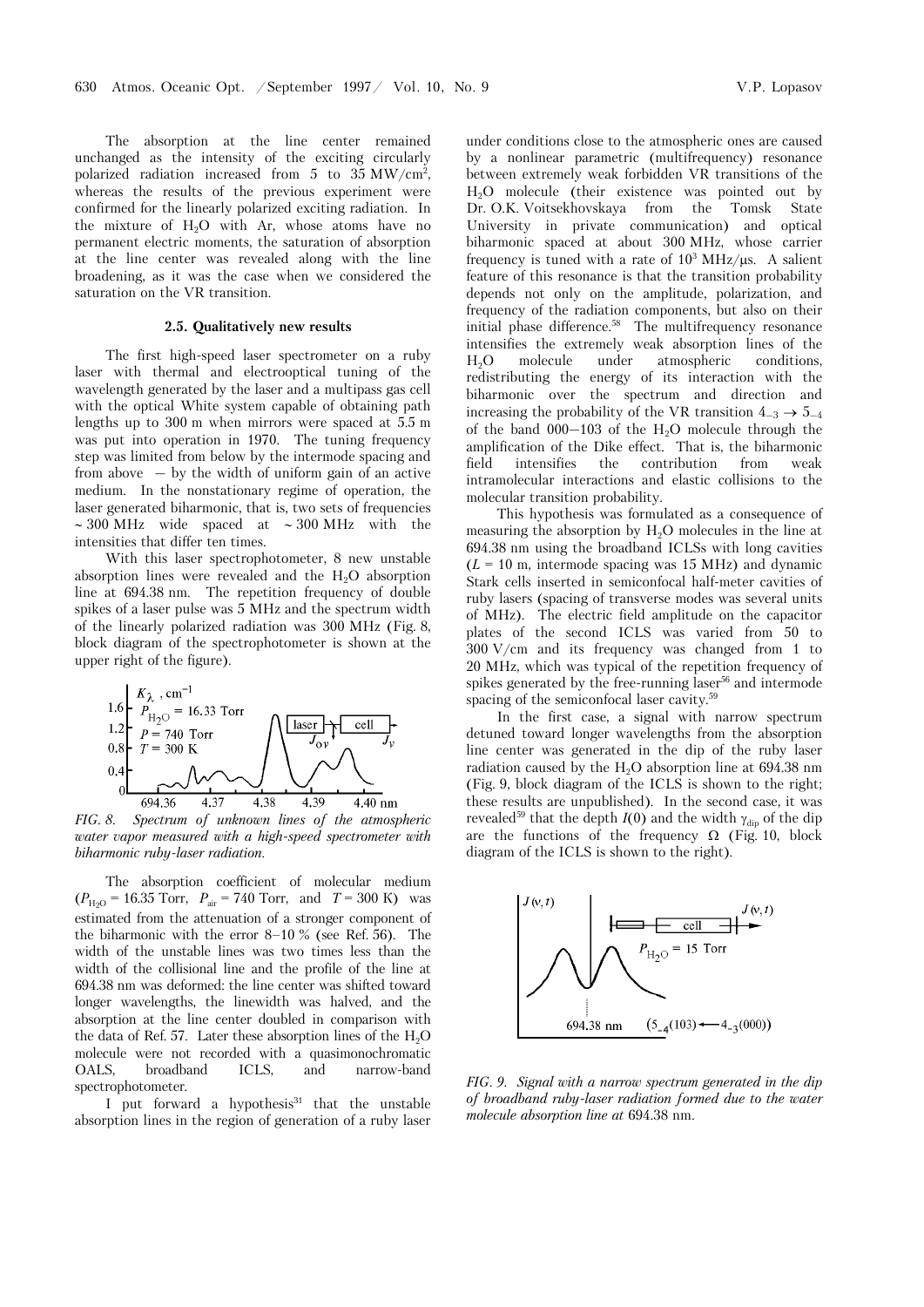

*FIG. 10. Transformation of the dip profile of the broadband ruby-laser radiation caused by the* 694.38–nm *absorption line of the water molecules placed in the dynamic Stark cell.*

In the field 300 V/cm, the maximum increase of  $\gamma_{\text{dip}}$ and decrease of  $I(0)$  were observed at the frequency  $\Omega_{\text{in}}$  = 5 MHz, whereas the maximum decrease of  $\gamma_{\text{dip}}$  and increase of  $I(0)$  – at the frequency  $\Omega_{\text{dec}}$  = 15 MHz; the deformation of the dip profile changed its sign at the frequency  $\Omega_n = 8.1$  MHz. The parameters  $I(0)$  and  $\gamma_{\text{dip}}$ changed by 10–15% when the measurable quantities changed by 4%. The neutral frequency  $\Omega_n$  depended quadratically on the field amplitude.

A qualitatively new result is the HEL resonance<sup>35</sup> revealed in the H<sub>2</sub>O molecule. It is due to much greater values of constant *A<sub>c</sub>* for the vibrational states (070) and  $(170)$  than for the states  $(220)$  and  $(122)$ . In this case, the rotational levels of the states (070) and (170) approach the rotational states (220) and (122) and at  $K_a = 1$  the levels of two states get close, thereby engendering the resonance. This bending-vibrational engendering the resonance. interaction affects strongly the spectrum of weak forbidden VR bands of the  $H<sub>2</sub>O$  molecule, intensifying the lines and changing the coefficient and even the sign of the line shift in comparison with the lines of the fundamental bands.

If the vibrational state 103 of the  $H_2O$  molecule  $(v > 14400 \text{ cm}^{-1})$  is tuned to one of these local intramolecular resonances, this will verify the hypothesis that the extremely weak forbidden VR transitions intensify due to the parametric (multifrequency) resonance of the order  $n = 1$  induced in the molecule by the optical biharmonic field.

The fluorescence band with the quantum yield  $\eta_{270} \approx 0.01$  and the corresponding absorption band of the  $H<sub>2</sub>O$  molecule with the absorption coefficient  $K_{270} \approx 3.10^{-5} \text{ cm}^{-1}$  were experimentally revealed in Ref. 60 under conditions of the free atmosphere and in Ref. 61 in the pure water vapors at  $P_{\text{H}_0\text{O}} = 0.01 - 18$  Torr. The absorption bands at  $\lambda_a = 230 - 320$  nm and the fluorescence bands at  $\lambda_f$  = 280 – 400 nm (Fig. 11) are located in the region of the forbidden VR transitions of the ground electron state of the  $H<sub>2</sub>O$  molecule and are continuous in character.



*FIG. 11. Emission spectrum of the atmosphere.*<sup>60</sup>

Direct proportionality of the fluorescence intensity of the water vapor molecules to the temperature and pressure established in Ref. 62 indicates monomolecular rather than dimer nature of the revealed bands (Fig. 12).



*FIG. 12. Fluorescence spectrum of the water vapor molecules.*<sup>62</sup>

Klimkin and Fedorishchev<sup>60</sup> believe that the revealed band corresponds to the  $H<sub>2</sub>O$  molecule transition to the repulsive state with  $E_r = 37000 \text{ cm}^{-1}$  and high anharmonicity of the radiating transition.

Al'tshul' et al.<sup>63</sup> theoretically showed that the resonance propagation of three waves satisfying the conditions of the Rabi resonance through a two-level medium is accompanied with the formation of wave feedback and bifurcation character of their interactions. This effect of parametric interaction of two weak waves and the intense wave cannot be described in the strong fixed-field approximation. The revealed effect can be used to quench (intensify) the molecular absorption of the amplitude–modulated laser radiation for the given parameters of the external field and the medium.

Interesting possibilities are opened by the effect of nonlinear interference of polarizations induced by the resonant monochromatic radiation in a multilevel system comprising *N* sublevels of the ground and nondegenerate excited levels reported in Ref. 64. As spacings between the sublevels of the system are decreased, a giant line shift and suppression of continuum absorption occur, which are increased with the increase of the exciting radiation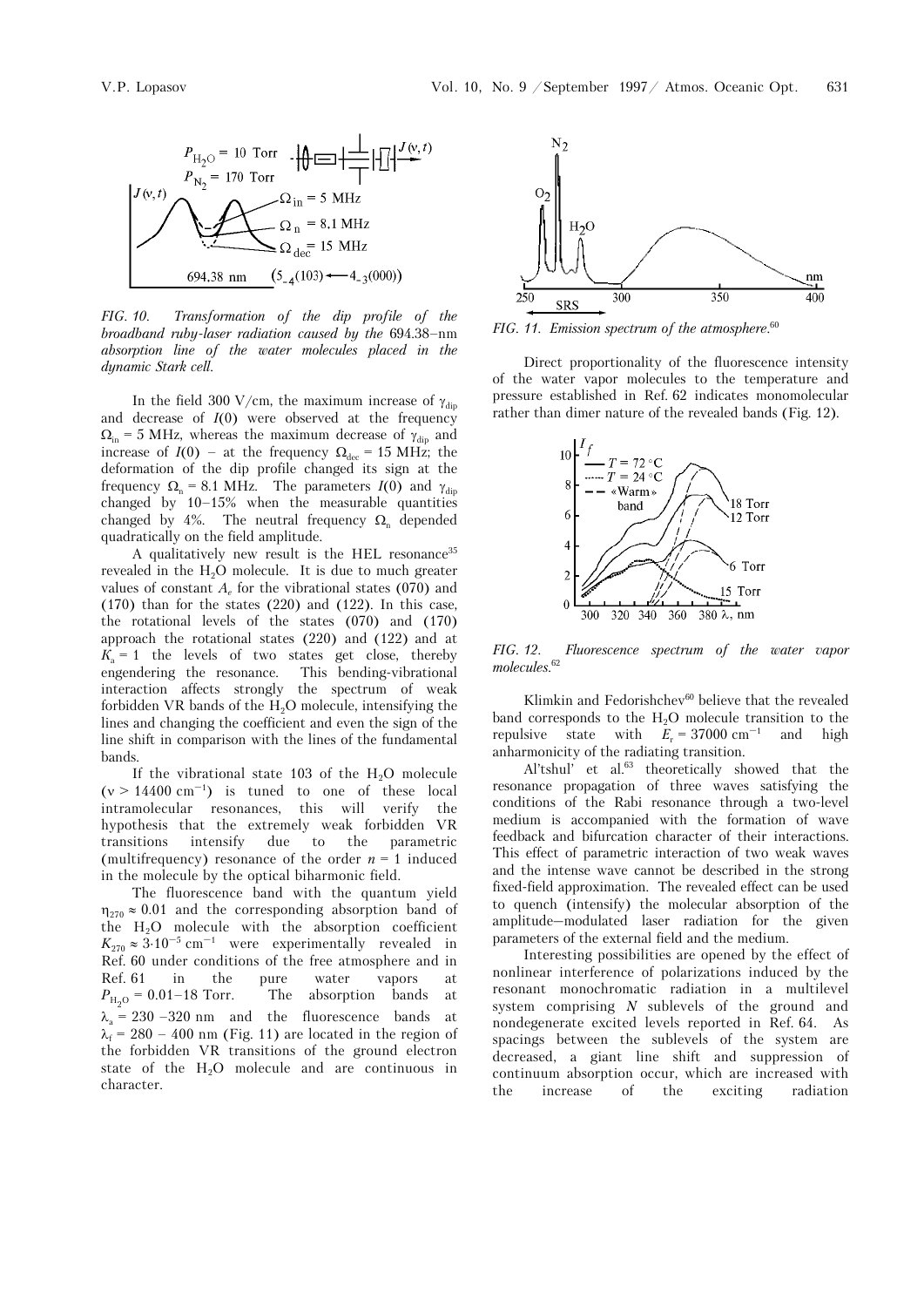intensity and the decrease of the pressure of the molecular medium. This effect can be used to extract information about the structure and magnitude of splitting of the ground state, the relaxation constants of low-frequency forbidden transitions, and the volume of the phase memory of the laser radiation having the narrow spectrum.

#### **2.6. Conclusions**

Summarizing the results of investigations into the forbidden VR transitions of molecules, it should be pointed out that the available experimental and theoretical data have already confirmed in many respects the above-discussed peculiarities in the formation of the parameters of the corresponding absorption lines.

In particular, the effects of the weak intramolecular resonance and polarization of the  $H<sub>2</sub>O$  molecule induced by the external field on the center line intensity (amplification) and shift of the forbidden VR transitions by the gas pressure are experimentally recorded and theoretically substantiated. The experimentally revealed absorption and fluorescence bands of the  $H<sub>2</sub>O$  molecule demonstrate a profound effect of intramolecular interactions, such as anharmonicity interference and VR interactions, on the forbidden VR transitions. Significant contributions from the field, polarization, and phase effects to the intensity and profiles of the absorption lines are evident from the experimental data on the broadening of the  $H<sub>2</sub>O$  molecule line at  $694.38$  nm in weak and strong laser fields under conditions close to nonequilibrium as well as from the theoretical data on parametric coupling of three waves propagating through a two-level medium and polarization interference in a multilevel system at lower gas pressures.

Measurements of the  $H_2O$  molecule absorption spectra in the region of generation of a ruby laser performed occasionally or specially under nonequilibrium conditions demonstrate the cooperative effect of intraand intermolecular interactions, field, and polarization.

# **3. DIRECTIONS OF FURTHER INVESTIGATIONS INTO ABSORPTION MOLECULAR SPECTROSCOPY IN THE SHORT-WAVELENGTH REGION OF SPECTRUM**

Undoubtedly, we will be witnesses of an integrated experiment on studying the manifestation of the intramolecular interactions on the forbidden VR transitions, when the Fourier spectrometers and controllable laser sources will become standard tools in the short-wavelength region of spectrum.

A theoretical analysis of these experimental data for adequate physical models will make it possible to reveal the entire spectrum of the local intramolecular resonances between high-lying VR states considering the intermolecular interactions and the polarization of molecule induced by the external field.

It will become possible to predict the reference points on the frequency scale, in the vicinity of which the superposition of intramolecular effects may form new stable molecular states. The results of these fundamental investigations will fill the data bank with the spectroscopic information.

Another promising direction of molecular spectroscopy may be intensification of the forbidden VR transitions due to the cooperative effect of intra- and intermolecular interactions and parametric perturbation of VR motions of the molecule upon exposure to polychromatic radiation under nonequilibrium conditions. It will be possible to control the intramolecular dynamics and to decrease or increase the intensities of lines corresponding to the given forbidden VR transition upon exposure to the external field. Of special interest are the effects of molecular deformation due to its proper rotation and resonance excitation of the even number of rotational motions in the external field. Because the rotational molecular Hamiltonian of a given vibrational state in this case also comprises the terms that depend on the fourth, sixth, and so on powers of the angular momentum, the effects of centrifugal distortion must be intensified in the external field and must deform the molecule in the process of its coherent interaction with the external field.

And finally, spectroscopy of nonstationary states may be promising. By this term we mean the process of adaptation of the molecule-rotator and the field of the exciting biharmonic accompanied by accumulation of the phase advance of the rotational RS, for example, due to the Stark vibration of the lowest  $|I = 0, M = 0>$ rotational level and the Zeeman decay of the higher  $I, M$  > rotational level of the molecule. In this case, the phase transition of the molecule-rotator to a supermultiplet "molecule + field" should occur at the preparatory stage comparable to the period of rotation of nuclei with respect to each other. The molecule should translate from the ground EVR state to the spin state formed by the magnetic sublevels of the rotational level  $J, M$  > (see Ref. 65). Successive development of this direction will make it possible to obtain the electromagnetic fields with large momentum $66$  and to analyze with high accuracy the isotopic composition of the molecular medium.

### **ACKNOWLEDGMENTS**

I would like to acknowledge Dr. M.M. Makagon for his valuable remarks and help in preparation of this paper.

The work was supported in part by the Russian Foundation of Basic Researches, Grant No. 96–05–64283.

#### **REFERENCES**

1. G. Herzberg, *Vibrational and Rotational Spectra of Polyatomic Molecules* [Russian translation] (Foreign Literature Press, Moscow, 1949), 647 pp; M.A. El'yashevich, *Atomic and Molecular Spectroscopy* (Nauka, Moscow, 1962), 889 pp; *Physical Encyclopedic Dictionary* (Moscow, 1995).

2. V.E. Zuev, *Transparency of the Atmosphere for Visible and IR-Radiation* (Sov. Radio, Moscow, 1966), 496 pp.

3. Yu.S. Makushkin, "*Intramolecular interactions and infrared spectra of atmospheric gases*," Author's Abstract of Doct. Phys.-Math. Sci. Dissert., Tomsk (1977), 40 pp;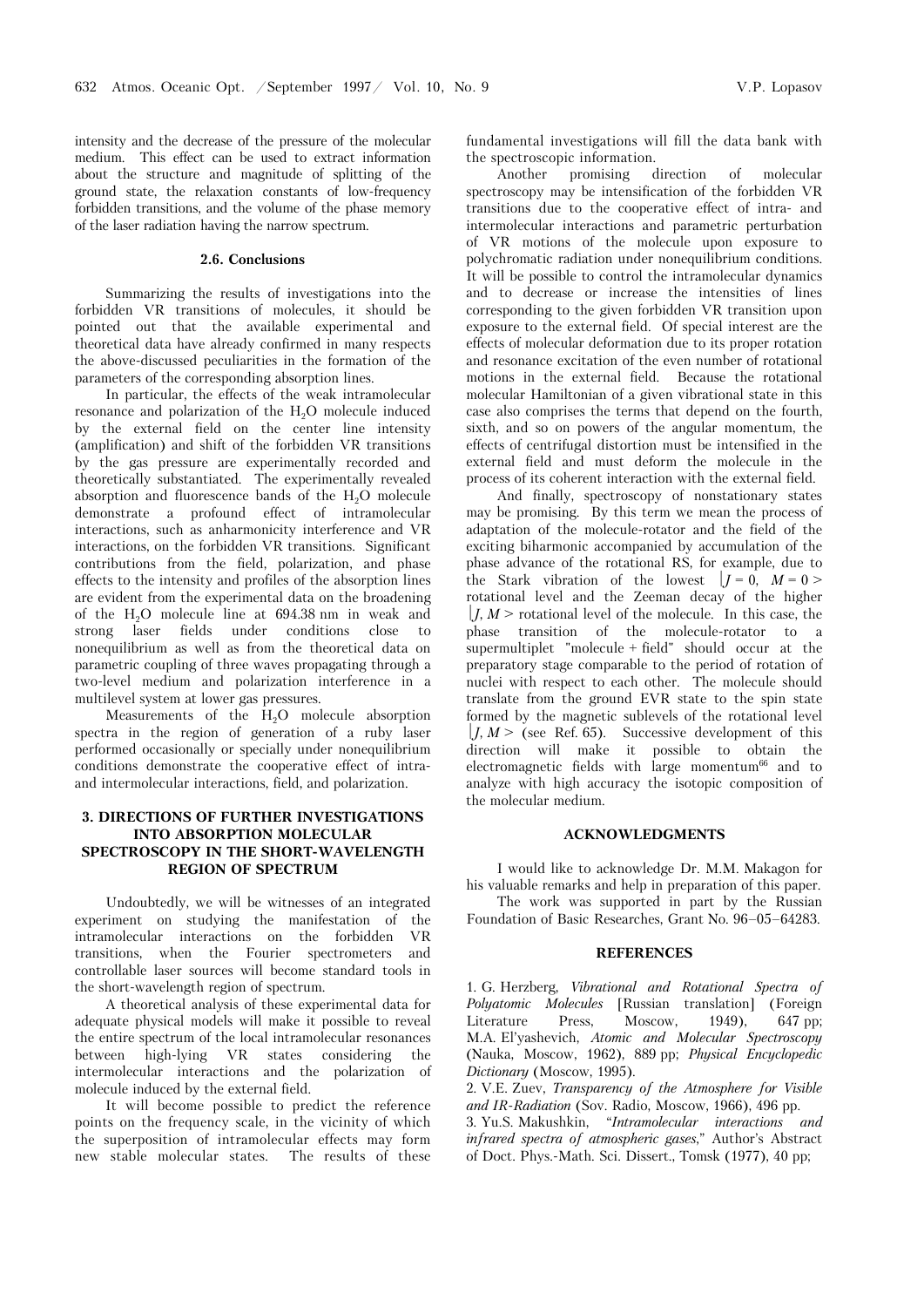M.R. Aliev, "*Investigations into the theory of vibrationalrotational spectra of polyatomic molecules*," Author's Abstract of Doct. Phys.-Math. Sci. Dissert., Moscow (1977), 45 pp.

4. W. Baumann and R. Mecke, Zs. f. Phys. **81**, 445–464 (1933); K. Frandenberg and R. Mecke, Zs. f. Phys. **81**, 465–481 (1933).

5. G. Herzberg, J.M.T. Spinks, Zs. f. Phys. **91**, 388–399 (1934); G.W. Funke and G. Herzberg, Phys. Rev. **49**, 100–112 (1936); G. Herzberg, L. Herzberg, J. Opt. Soc. Am. **43**, No. 11, 1037–1044 (1953).

6. V.I. Kravchenko, M.S. Soskin, and V.V. Tarabrov, Pis'ma Zh. Eksp. Teor. Fiz. **5**, No. 10, 355–356 (1967).

7. R.N. Dike, Phys. Rev., No. 2, 472–473 (1953).

8. M.L. Strekalov and A.I. Burshtein, Zh. Eksp. Teor. Fiz. **61**, No. 1(7), 101–111 (1971); A.I. Burshtein, M.L. Strekalov, and S.I. Temkin, Zh. Eksp. Teor. Fiz. **66**, No. 3, 894–906 (1974); A.I. Burshtain and G.L. Smirnov, Zh. Eksp. Teor. Fiz. **65**, No. 6, 2174–2184 (1973).

9. E.G. Pestov and S.G. Rautian, Zh. Eksp. Teor. Fiz. **64**, No. 6, 2032–2045 (1973).

10. S.G. Rautian, G.I. Smirnov, and A.M. Shalagin, *Nonlinear Resonances in the Spectra of Atmos and Molecules* (Nauka, Novosibirsk, 1979), 310 pp.

11. A.P. Kol'chenko and S.G. Rautian, Zh. Eksp. Teor. Fiz. **54**, No. 4, 959–973 (1968); A.I. Burshtein, *ibid.*, 1120–1131.

12. U. Fano and L. Fano, *Atomic and Molecular Physics*  [Russian translation] (Nauka, Moscow, 1980), 651 pp.; V.S. Letokhov and V.P. Chebotaev, *Principles of Nonlinear Laser Spectroscopy* (Nauka, Moscow, 1975), 279 pp.; L.V. Vilkov and Yu.A. Pentin, *Physical Methods of Investigations as Applied to Chemistry* (Shkola, Moscow, 1987), 359 pp.

13. B.A. Zon and B.G. Kantsel'son, Zh. Eksp. Teor. Fiz. **69**, No. 4(10), 1166–1178 (1975); V.P. Makarov and M.V. Fedorov, Zh. Eksp. Teor. Fiz. **70**, No. 4, 1185–1196 (1976); R.Z. Vitlina and A.V. Chaplik, *ibid.*, No. 6. 2127– 2132.

14. F.Kh. Gel'mukhanov, Pis'ma Zh. Eksp. Teor. Fiz. **46**, No. 2, 57–59 (1987).

15. A.M. Shalagin, Pis'ma Zh. Eksp. Teor. Fiz. **30**, No. 6, 330–333 (1979).

16. P.A. Apanasevich, *Fundamentals of the Theory of Light Interaction with Matter* (Nauka i Tekhnika, Minsk, 1997), 496 pp.

17. S.A. Akhmanov, in: *Nonlinear spectroscopy*, N.M. Blombergen, ed. (Mir, Moscow, 1979), 586 pp.

18. A.N. Oraevskii, A.A. Stepanov, and O.A. Shcheglov, Zh. Eksp. Teor. Fiz. **69**, No. 6(12), 1991–2025 (1975); E.B. Aleksandrov, Opt. Spektr. **14**, No. 3, 436–438 (1963); *ibid*. **19**, No. 3, 452–455 (1965); Uspekhi Fiz. Nauk **107**, No. 4, 595–622 (1972).

19. N.V. Perel'man, V.A. Kovarskii, and I.Sh. Averbukh, Zh. Eksp. Teor. Fiz. **80**, No. 1, 80–95 (1981).

20. V.M. Akulin and N.V. Karlov, *Strong Resonance Interactions in Quantum Electronics* (Nauka, Moscow, 1987), 311 pp.

21. V.E. Shapiro, Zh. Eksp. Teor. Fiz. **89**, No. 6(12), 1957–1973 (1985).

22. D.G. Akopyan, "*Theory of resonance self-action and four-wave interactions considering the magnetic sublevels relaxation*," Author's Abstract of Cand. Phys.-Math. Sci. Dissert., Erevan (1986), 16 pp.; A.P. Kazantsev, V.S. Smirnov, A.M. Tumaikin, and I.A. Yagofeev, *Quantum Theory of the Atomic Multipole Moment Relaxation and its Applications to Problems of Light Absorption from the Ground State,* Preprint No. 5, Institute of Atmospheric Optics of the SB AS of the USSR, Tomsk (1982), 44 pp.

23. G.A. Askar'yan and V.A. Namiot, Zh. Eksp. Teor. Fiz. **89**, No. 69, 1986–1990 (1975).

24. C.E. Moore, M.G. Minnaert, and J. Houtgest, *Solar Spectrum* 2935 to 8770 Å, National Bureau of Standards, USA (1966).

25. L. Delbouille, G. Roland, and L. Neven*, Photometric*  Atlas of the Solar Spectrum from 3000 to 10000 Å, Institut d'Astrophysique de L'Universite de Liege (1973).

26. J.W. Swensson, W.S. Benedict, L. Delbouille, and G. Roland, *The Solar Spectrum from 7498 to 12016* Å. *Table of Measures and Identification*, Liege (1970).

27. L.A. Pakhomycheva, E.A. Sviridenkov, and A.S. Suchkov, Pis'ma Zh. Eksp. Teor. Fiz. **12**, No. 2, 60–63 (1970); V.M. Baev, V.Ya. Gulov, E.A. Sviridenkov, and M.P. Frolov, Kvant. Elektron. **2**, No. 6, 1328–1331 (1975); E.N. Antonov, V.A. Kalashnikov, and V.P. Mironenko, Usp. Fiz. Nauk **117**, No. 3, 547–576 (1975).

28. L.S. Rothman, R.R. Gamache, A. Golman, et al., J. Quant. Spectrosc. Radiat. Transfer **48**, 469–507 (1992).

29. M.M. Makogon and A.M. Solodov, Pis'ma Zh. Tekhn. Fiz. **4**, No. 4, 309–312 (1978); *ibid.* **3**, No. 15, 767–770 (1977).

30. A.B. Antipov, A.D. Bykov, O.K. Voitsekhovskaya, et al., Dokl. Akad. Nauk SSSR **251**, No. 1, 67–70 (1980); A.B. Antipov, A.D. Bykov, V.E. Zuev, et al., J. Mol. Spectrosc. **89**, Nos. 1–3, 449–459 (1981).

31. V.P. Lopasov, "*Laser spectroscopy of molecules in the visible and near-IR ranges and its application to atmospheric optics*," Author's Abstract of Doct. Phys.- Math. Sci. Dissert., Tomsk (1982), 26 pp.

32. A.D. Bykov, V.P. Lopasov, Yu.S. Makushkin, et al., J. Mol. Spectrosc. **94**, No. 1, 1–27 (1982); L.N. Sinitsa, "*Highsensitive laser spectroscopy of high-lying vibrational-rotational molecule states*," Author's Abstract of Doct. Phys.-Math. Sci. Dissert., Tomsk (1988), 33 pp.

33. A.D. Bykov, V.E. Zuev, V.P. Lopasov, et al., Dokl. Akad. Nauk SSSR **258**, No. 4, 854–858 (1981); A.D. Bykov, V.A. Kapitanov, O.V. Naumenko, et al., J. Mol. Spectrosc. **153**, No. 1, 197–207 (1992); A.D. Bukov, O.V. Naumenko, M.A. Smirnov, et al., Can. J. Phys. **72**, No. 1, 989–1000 (1994).

34. A.D. Bykov, "*Analysis of water vapor absorption spectrum in short-wavelength region*," Author's Abstract of Doct. Phys.-Math. Sci. Dissert., Institute of Atmospheric Optics of the Siberian Branch of the Academy of Sciences of the USSR, Tomsk (1994).

35. A.D. Bykov, O.V. Naumenko, and L.N. Sinitsa, Atm. Opt. **3**, No. 10, 1014–1019 (1990).

36. C. Сamy-Peyret, J.-M. Flaund, J.-Y. Mandin, et al., J. Mol. Spectrosc. **113**, No.2, 208–228 (1985).